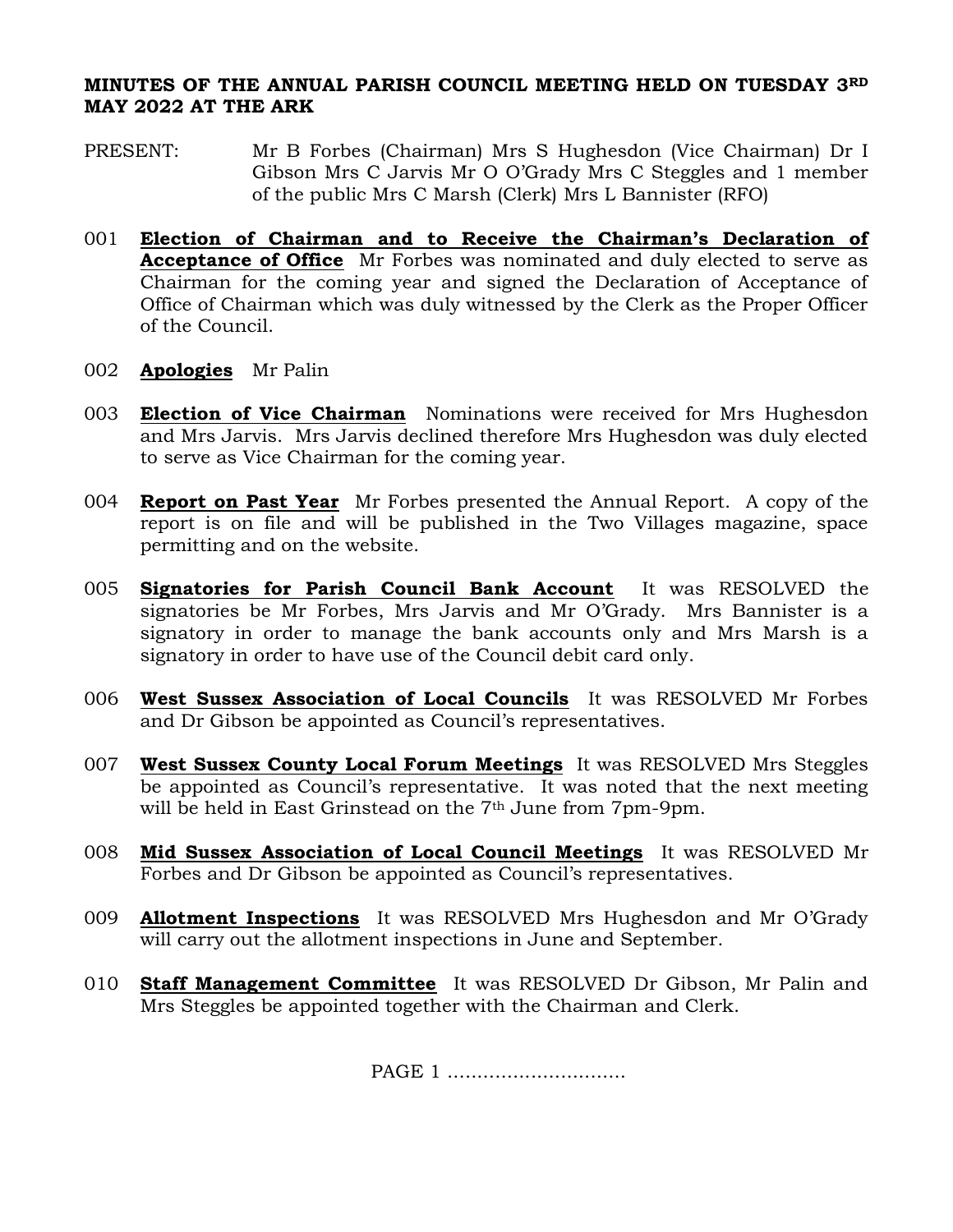- 011 **Ark Community Executive** It was RESOLVED Mrs Hughesdon and Mrs Jarvis be appointed to ACE together with the Chairman, Clerk and Deputy Clerk. Committee dates for the coming year are Thursdays at 10am on 16th June, 13th October 2022, 19th January and 13th April 2023.
- 012 **Finance Committee** It was RESOLVED Mrs Hughesdon and Mrs Jarvis be appointed to the Committee together with the Chairman, Vice Chairman, Clerk and Deputy Clerk. It was RESOLVED the Clerk will provide a quarterly report with meetings being held at the end of the Financial Year and to set the budget. Committee dates for the coming year are Thursdays at 10am on 10th November 2022 and 20th April 2023.
- 013 **Neighbourhood Plan/VES Committee** It was RESOLVED Dr Gibson Mrs Hughesdon and Mrs Jarvis be appointed to the Committee together with the Chairman, Clerk and Deputy Clerk.
- 014 **Payment of Annual Subscriptions** It was RESOLVED that the following subscriptions now due, be paid: G.A.C.C. £10.00 National Association of Local Councils £96.77 West Sussex Association of Local Councils £448.19
- 015 **Statement of Accounts** It was RESOLVED the Accounts for the year ended 31 March 2022 be approved and adopted subject to audit.
- 016 **Quarterly Bank Reconciliation** It was RESOLVED that Mrs Jarvis be appointed to verify bank reconciliations.
- 017 **Gatwick** It was RESOLVED that Dr Gibson be appointed as Council's representative to attend the CAGNE, GACC and Gatwick meetings.
- 018 **Mid Sussex District Council Health and Wellbeing Meetings** It was RESOLVED that Mrs Steggles be appointed as Council's representative.
- 019 **Dates and Times of Ordinary Meetings** It was RESOLVED that meetings of the Parish Council be held on the first Tuesday of the month except in January 2023 when the meeting will be on the second Tuesday. Meetings will commence at 7.30pm.
- 020 **Record of Attendance** at Parish Council Meetings was noted.

PAGE 2 .................................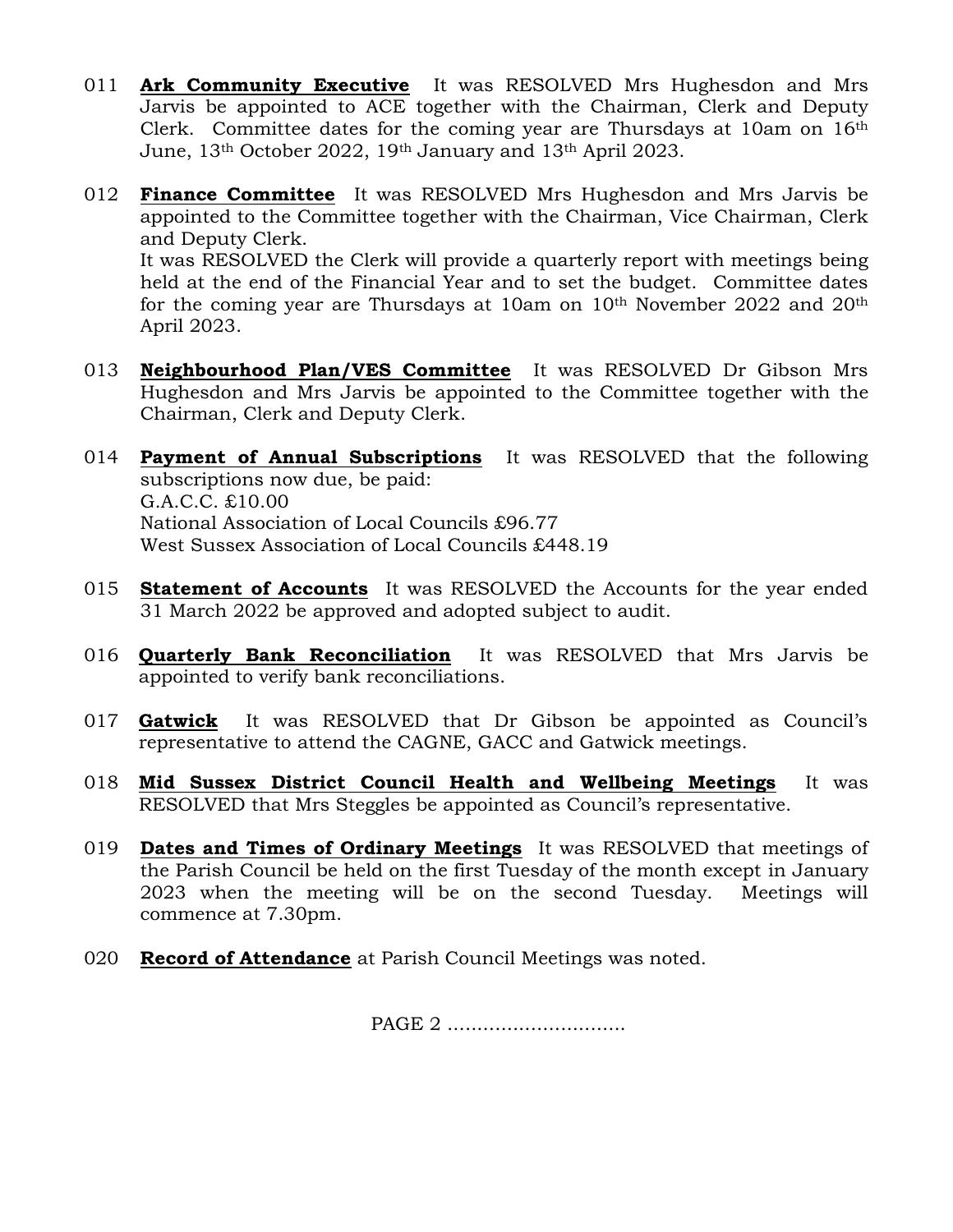## **PARISH COUNCIL MEETING**

## 021 Public Participation None

- 022 Declarations of Personal and Disclosable Pecuniary Interests None
- 023 Chairman's Announcements The Chairman reminded Members of the presentation at the Annual Meeting on 17th May 2022 by Mr Alex Sewell of East Grinstead Museum. Mr Forbes has purchased a new Union Jack flag and advised the flag pole needs painting. A resident known to one of the Members will be asked if they would consider painting the flag pole.
- 024 The Minutes of the Parish Council Meeting held on 5<sup>th</sup> April 2022, as circulated, were confirmed and signed by the Chairman.
- 025 Matters currently being pursued by the Clerk

The Clerk hopes as many Councillors as possible will be able to attend the Annual Parish Assembly on 17th May at 7:30pm, it will be an interesting talk. The insurance company have accepted the full quote to replace the street light and finger sign following the road traffic collision on 10th January 2022, therefore, the companies involved in replacing both items can be instructed to commence the work.

The new contract with Streetlights is working well with their maintenance crew already bringing problems to the Clerk's attention and resolving them quickly. Enerveo have been advised the Council will no longer be using their company to maintain the street lights in Turners Hill.

026 Planning Applications It was RESOLVED that MSDC be informed that:

> DM/22/0545 Worth School, Worth Abbey, Paddockhurst Road The Parish Council supports this planning application.

027 Report on Previous Applications

DM/22/0537 Burleigh Quarry Farmhouse, East Street Permission DM/22/0676 The Rheedings, East Street Permission

- 028 Report on the Mid Sussex Health and Wellbeing Meeting held on  $31<sup>st</sup>$  March 2022, as circulated, was noted. Mrs Steggles suggested the Breakeven Gamcare Counselling and Pathfinder Service should be included in the Two Villages magazine. The Clerk will arrange this.
- 029 Central Sussex Rotary No Members wanted to become an honorary member through their newly established 'Councillors Forum', therefore it was RESOLVED to say thank you and reject their invitation.

PAGE 3 .................................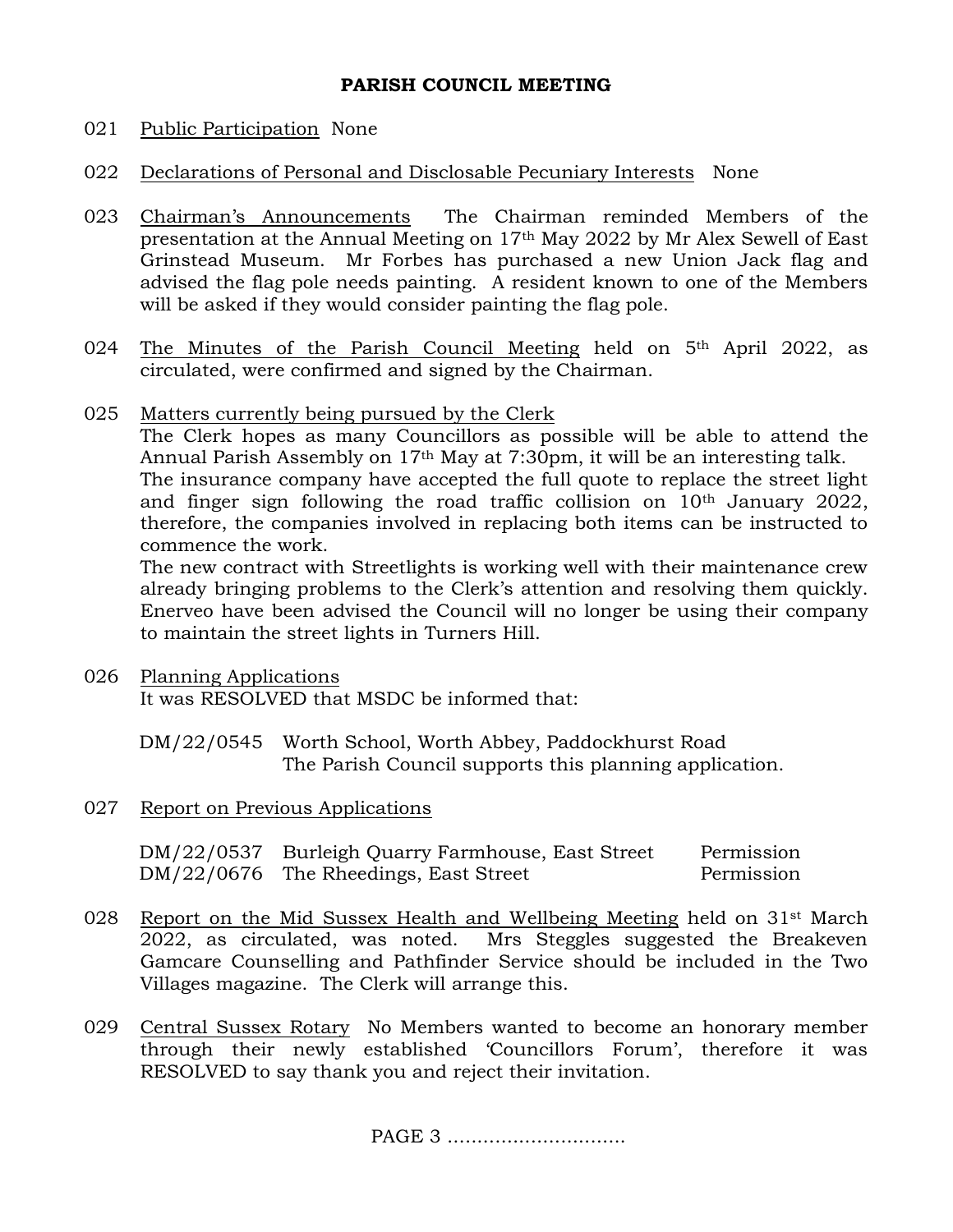- 030 Minutes of the Finance Meeting held on 14th April 2022, as circulated, were noted and approved.
- 031 Walkabout meeting with WSCC's Highways Manager held on 21st April 2022 and attended by Mrs Marsh and Mrs Bannister, were noted.
- 032 New lease for the photocopier It was RESOLVED to enter into a five year lease with Konica Minolta at a cost of £78.60 per quarter.
- 033 Waterproof Cabinet by the Village Green Street Light It was RESOLVED to have the cabinet installed at the same time the street light on the Village Green is installed in order for the Christmas Tree lights to be connected to the power at a maximum cost of around £2,000.00.
- 034 Accounts Due for Payment

It was resolved that:

- 1. The Accounts shown on the schedule as being due for payment be paid and
- 2. The Accounts shown on the schedule as being paid since the meeting held on 5th April 2022, be approved.
- 3. The Accounts schedule was duly signed.
- 035 Correspondence

Gatwick Airport have advised they are resurfacing the main runway which will be closed from 21:00 to 05:30 every night from mid-April to early July. This means the Northern Runway will be used by aircraft for both take-off and landing at this time.

MSDC have advised, following the installation and independent safety inspection of the half-pipe, they will be installing a path to connect the ramp and youth shelter to the main path during the next few months.

South of England Summer Show - Tickets are no longer available to residents of Turners Hill at a discount, only to Ardingly residents. A 10% discount will be given for advance online bookings and if anyone cannot access the internet they can call the South of England Agricultural Society up to a week before the event to request the discount. A reminder will be set to question the lack of discount for Turners Hill residents next year.

Mid Sussex District Council is hosting a virtual 'Street party scrapbook' showing celebrations of the past alongside those of the Platinum Jubilee and a competition for children to design a royal woodland seat which will be placed near to 250 new trees planted as part of the Queen's Green Canopy. Young people up to the age of 16 are being asked to design the woodland seat and volunteers at Burgess Hill Shed will use the winning design to create a beautiful bench in remembrance of the occasion.